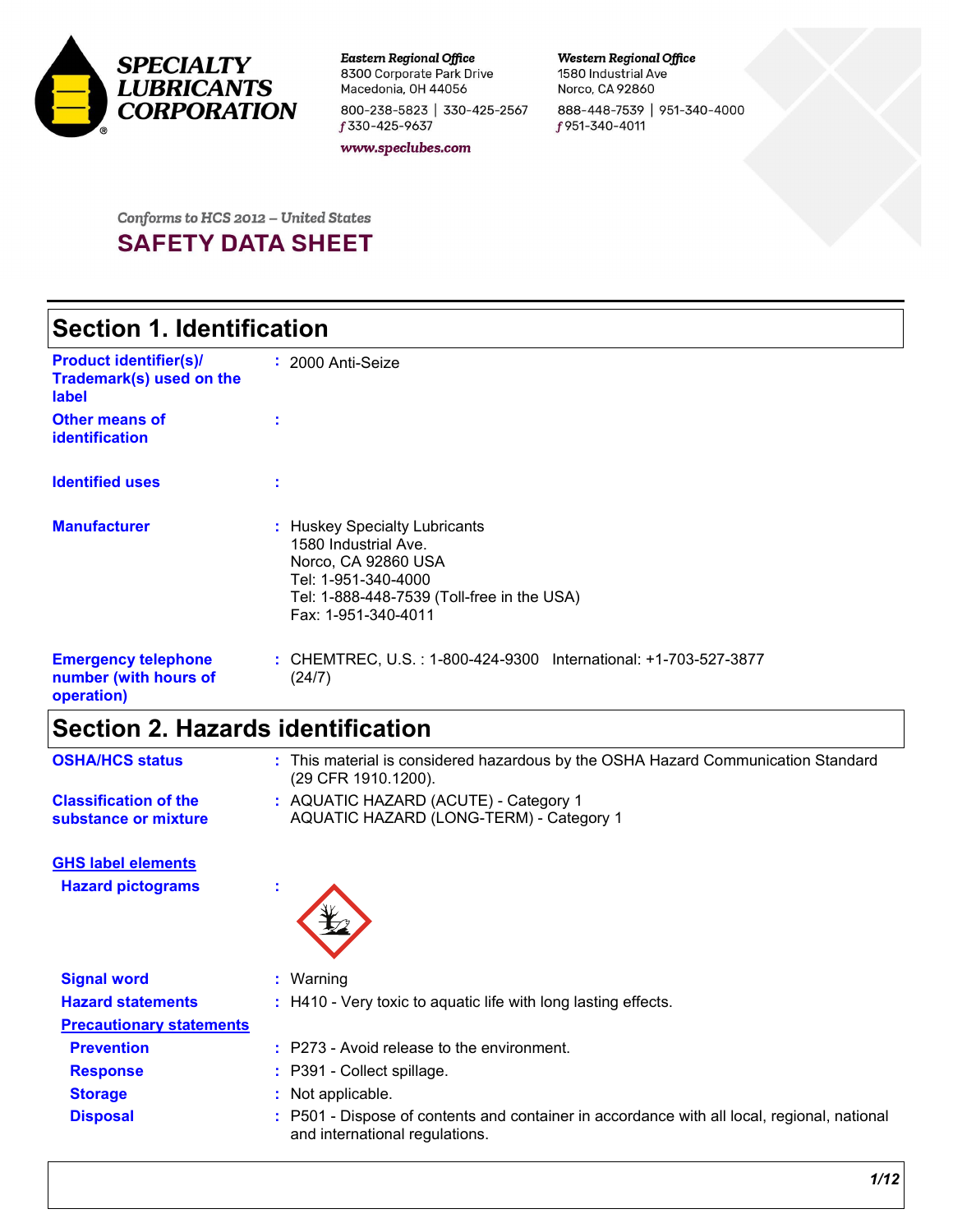### **Section 2. Hazards identification**

**Hazards not otherwise classified**

**:** None known.

### **Section 3. Composition/information on ingredients**

**Other means of Substance/mixture :**

**:** Mixture

**identification**

| Ingredient name                         | $\frac{9}{6}$     | <b>CAS number</b>      |
|-----------------------------------------|-------------------|------------------------|
| Copper<br>Aluminium powder (stabilized) | - 0<br>. н<br>- 5 | 7440-50-8<br>7429-90-5 |
|                                         |                   |                        |

**United States: The exact percentage (concentration) in the composition has been withheld as a trade secret in accordance with paragraph (i) of §1910.1200.**

**Canada: The exact percentage (concentration) in the composition has been withheld as a trade secret in accordance with the amended HPR as of April 2018.**

**There are no additional ingredients present which, within the current knowledge of the supplier and in the concentrations applicable, are classified as hazardous to health or the environment and hence require reporting in this section.**

**Occupational exposure limits, if available, are listed in Section 8.**

### **Section 4. First aid measures**

#### **Description of necessary first aid measures**

| <b>Eye contact</b>  | : Immediately flush eyes with plenty of water, occasionally lifting the upper and lower<br>eyelids. Check for and remove any contact lenses. Continue to rinse for at least 20<br>minutes. Get medical attention if irritation occurs.                                                                                                                                                                                                                                                                                                                                                                                                                                                                                                                                                                                    |
|---------------------|---------------------------------------------------------------------------------------------------------------------------------------------------------------------------------------------------------------------------------------------------------------------------------------------------------------------------------------------------------------------------------------------------------------------------------------------------------------------------------------------------------------------------------------------------------------------------------------------------------------------------------------------------------------------------------------------------------------------------------------------------------------------------------------------------------------------------|
| <b>Inhalation</b>   | : Remove victim to fresh air and keep at rest in a position comfortable for breathing. If not<br>breathing, if breathing is irregular or if respiratory arrest occurs, provide artificial<br>respiration or oxygen by trained personnel. It may be dangerous to the person providing<br>aid to give mouth-to-mouth resuscitation. Get medical attention if adverse health effects<br>persist or are severe. If unconscious, place in recovery position and get medical<br>attention immediately. Maintain an open airway. Loosen tight clothing such as a collar,<br>tie, belt or waistband.                                                                                                                                                                                                                              |
| <b>Skin contact</b> | : Flush contaminated skin with plenty of water. Get medical attention if symptoms occur.<br>Wash clothing before reuse. Clean shoes thoroughly before reuse.                                                                                                                                                                                                                                                                                                                                                                                                                                                                                                                                                                                                                                                              |
| <b>Ingestion</b>    | : Wash out mouth with water. Remove dentures if any. Remove victim to fresh air and<br>keep at rest in a position comfortable for breathing. If material has been swallowed and<br>the exposed person is conscious, give small quantities of water to drink. Stop if the<br>exposed person feels sick as vomiting may be dangerous. Do not induce vomiting<br>unless directed to do so by medical personnel. If vomiting occurs, the head should be<br>kept low so that vomit does not enter the lungs. Get medical attention if adverse health<br>effects persist or are severe. Never give anything by mouth to an unconscious person.<br>If unconscious, place in recovery position and get medical attention immediately.<br>Maintain an open airway. Loosen tight clothing such as a collar, tie, belt or waistband. |

**Most important symptoms/effects, acute and delayed**

| <b>Potential acute health effects</b> |                                                     |
|---------------------------------------|-----------------------------------------------------|
| <b>Eye contact</b>                    | : No known significant effects or critical hazards. |
| <b>Inhalation</b>                     | : No known significant effects or critical hazards. |
| <b>Skin contact</b>                   | : No known significant effects or critical hazards. |
| <b>Ingestion</b>                      | : No known significant effects or critical hazards. |
| Over-exposure signs/symptoms          |                                                     |
| <b>Eye contact</b>                    | : No known significant effects or critical hazards. |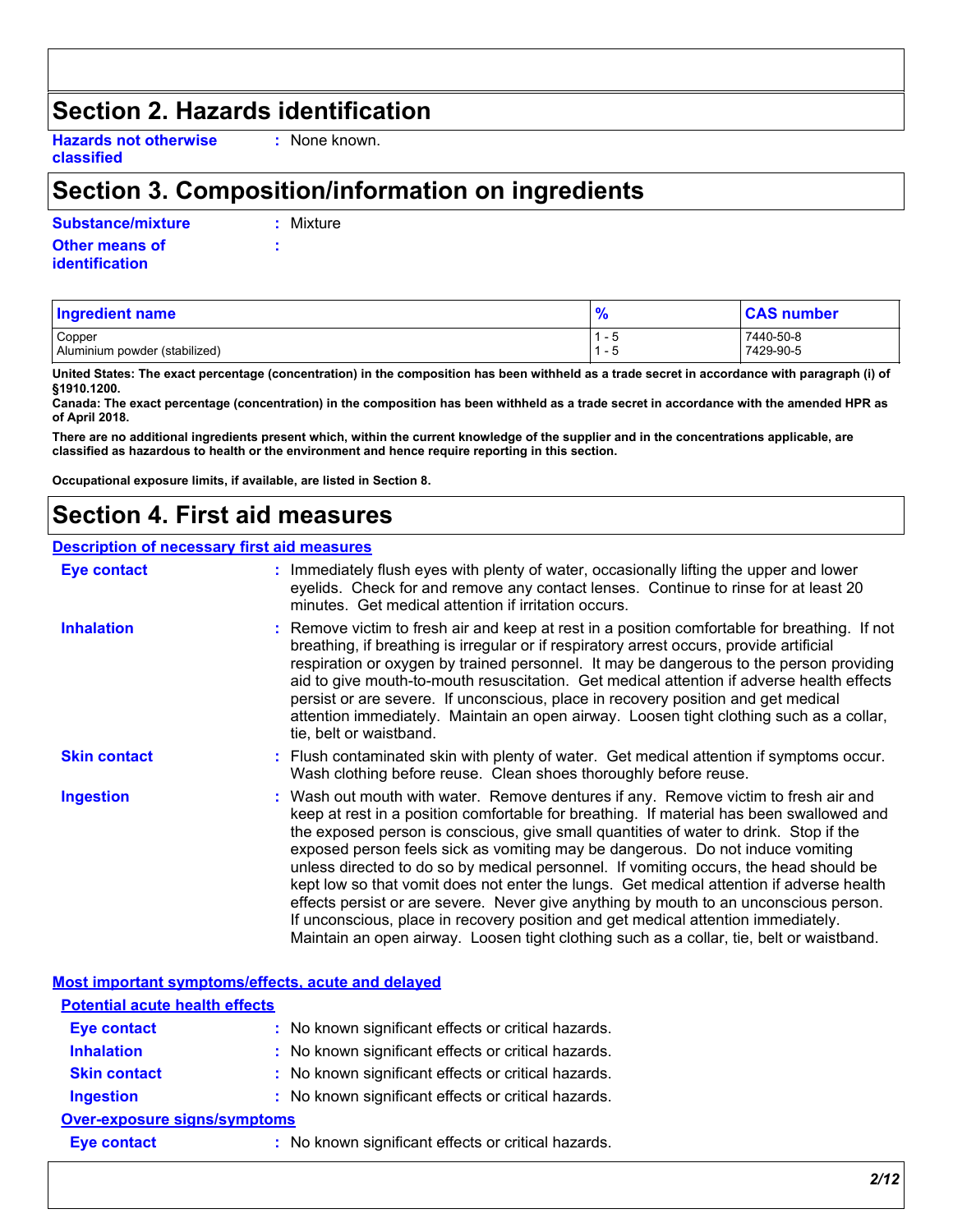### **Section 4. First aid measures**

| <b>Inhalation</b>   | : No known significant effects or critical hazards. |
|---------------------|-----------------------------------------------------|
| <b>Skin contact</b> | : No known significant effects or critical hazards. |
| Ingestion           | : No known significant effects or critical hazards. |

#### **Indication of immediate medical attention and special treatment needed, if necessary**

- **Notes to physician :** Treat symptomatically.
- **Specific treatments :** No specific treatment.
- **Protection of first-aiders :** No special protection is required.

**See toxicological information (Section 11)**

### **Section 5. Fire-fighting measures**

| <b>Extinguishing media</b>                               |                                                                                                                                                                                                                  |
|----------------------------------------------------------|------------------------------------------------------------------------------------------------------------------------------------------------------------------------------------------------------------------|
| <b>Suitable extinguishing</b><br>media                   | : Use dry chemical, $CO2$ , water spray (fog) or foam.                                                                                                                                                           |
| <b>Unsuitable extinguishing</b><br>media                 | : None known.                                                                                                                                                                                                    |
| <b>Specific hazards arising</b><br>from the chemical     | : This material is very toxic to aquatic life with long lasting effects. Fire water<br>contaminated with this material must be contained and prevented from being discharged<br>to any waterway, sewer or drain. |
| <b>Hazardous thermal</b><br>decomposition products       | Decomposition products may include the following materials:<br>÷.<br>carbon dioxide<br>carbon monoxide<br>halogenated compounds<br>metal oxide/oxides                                                            |
| <b>Special protective actions</b><br>for fire-fighters   | : No special measures are required.                                                                                                                                                                              |
| <b>Special protective</b><br>equipment for fire-fighters | : Fire-fighters should wear appropriate protective equipment and self-contained breathing<br>apparatus (SCBA) with a full face-piece operated in positive pressure mode.                                         |

### **Section 6. Accidental release measures**

|                                  | Personal precautions, protective equipment and emergency procedures                                                                                                                                                                                                                                                                             |
|----------------------------------|-------------------------------------------------------------------------------------------------------------------------------------------------------------------------------------------------------------------------------------------------------------------------------------------------------------------------------------------------|
| For non-emergency<br>personnel   | : Put on appropriate personal protective equipment.                                                                                                                                                                                                                                                                                             |
| For emergency responders         | If specialized clothing is required to deal with the spillage, take note of any information in<br>Section 8 on suitable and unsuitable materials. See also the information in "For non-<br>emergency personnel".                                                                                                                                |
| <b>Environmental precautions</b> | Avoid dispersal of spilled material and runoff and contact with soil, waterways, drains<br>and sewers. Inform the relevant authorities if the product has caused environmental<br>pollution (sewers, waterways, soil or air). Water polluting material. May be harmful to<br>the environment if released in large quantities. Collect spillage. |

#### **Methods and materials for containment and cleaning up**

- 
- **Small spill** Supervection Containers from spill area. Vacuum or sweep up material and place in a Supervection of the state of the state of the state of the state of the state of the state of the state of the state of the designated, labeled waste container. Dispose of via a licensed waste disposal contractor.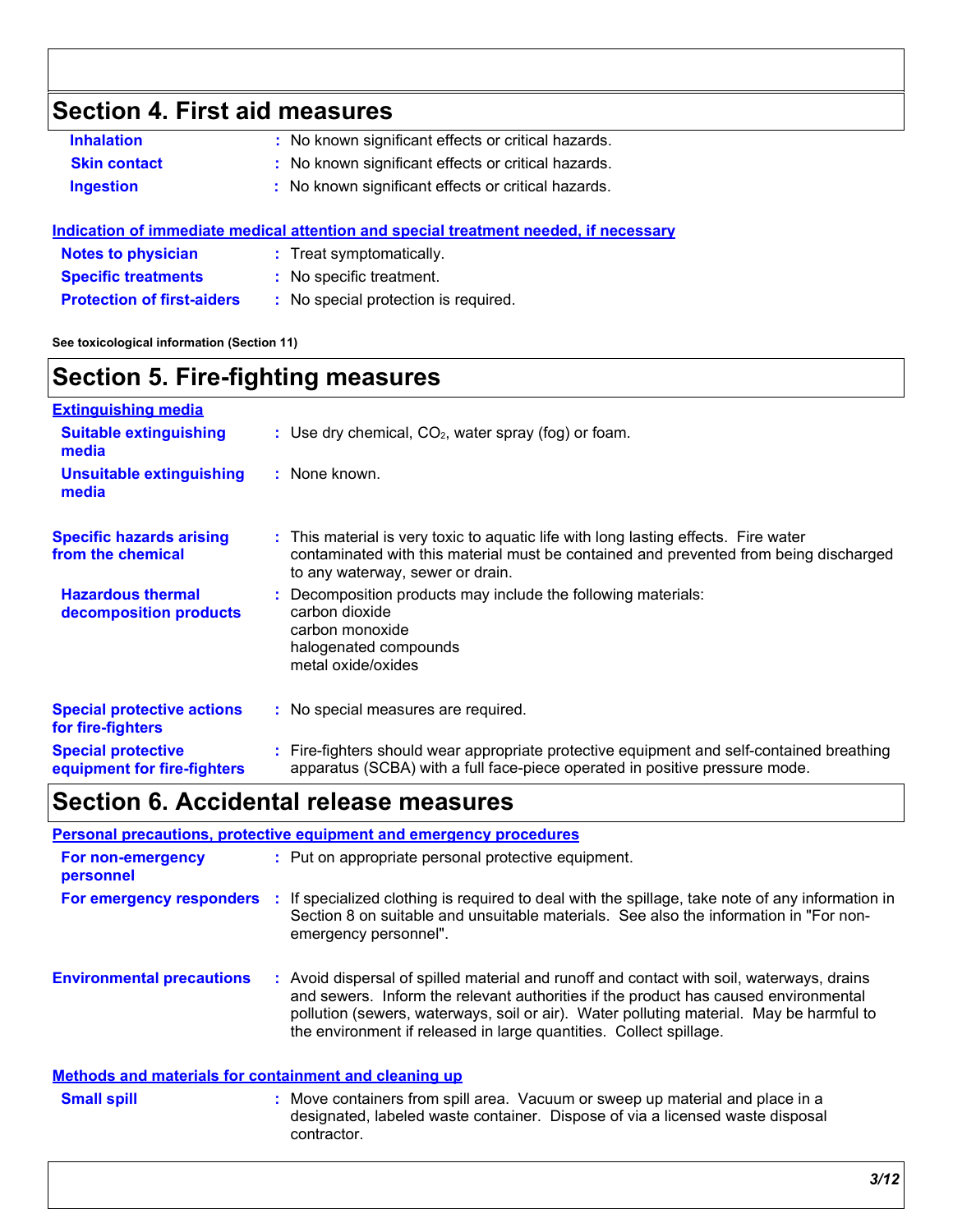### **Section 6. Accidental release measures**

| Δ   |          |
|-----|----------|
| aro | ιоπ<br>٠ |
|     |          |

**Large spill Example 20 CE 20 Section**: Move containers from spill area. Approach release from upwind. Prevent entry into sewers, water courses, basements or confined areas. Vacuum or sweep up material and place in a designated, labeled waste container. Dispose of via a licensed waste disposal contractor. Note: see Section 1 for emergency contact information and Section 13 for waste disposal.

### **Section 7. Handling and storage**

| <b>Precautions for safe handling</b>                                      |                                                                                                                                                                                                                                                                                                                                                                                                                                                                                                               |
|---------------------------------------------------------------------------|---------------------------------------------------------------------------------------------------------------------------------------------------------------------------------------------------------------------------------------------------------------------------------------------------------------------------------------------------------------------------------------------------------------------------------------------------------------------------------------------------------------|
| <b>Protective measures</b>                                                | : Put on appropriate personal protective equipment (see Section 8). Do not ingest. Avoid<br>contact with eyes, skin and clothing. Avoid release to the environment. Keep in the<br>original container or an approved alternative made from a compatible material, kept<br>tightly closed when not in use. Empty containers retain product residue and can be<br>hazardous. Do not reuse container.                                                                                                            |
| <b>Advice on general</b><br>occupational hygiene                          | : Eating, drinking and smoking should be prohibited in areas where this material is<br>handled, stored and processed. Workers should wash hands and face before eating,<br>drinking and smoking. See also Section 8 for additional information on hygiene<br>measures.                                                                                                                                                                                                                                        |
| <b>Conditions for safe storage,</b><br>including any<br>incompatibilities | : Store in accordance with local regulations. Store in original container protected from<br>direct sunlight in a dry, cool and well-ventilated area, away from incompatible materials<br>(see Section 10) and food and drink. Keep container tightly closed and sealed until<br>ready for use. Containers that have been opened must be carefully resealed and kept<br>upright to prevent leakage. Do not store in unlabeled containers. Use appropriate<br>containment to avoid environmental contamination. |

### **Section 8. Exposure controls/personal protection**

#### **Control parameters**

**United States**

**Occupational exposure limits**

| <b>Ingredient name</b>                  | <b>Exposure limits</b>                                                                                                                                                                                                                                                                                                                                                                                                                                                                                                                                                                                                                                                                                                                                                                                                                                                                                                         |
|-----------------------------------------|--------------------------------------------------------------------------------------------------------------------------------------------------------------------------------------------------------------------------------------------------------------------------------------------------------------------------------------------------------------------------------------------------------------------------------------------------------------------------------------------------------------------------------------------------------------------------------------------------------------------------------------------------------------------------------------------------------------------------------------------------------------------------------------------------------------------------------------------------------------------------------------------------------------------------------|
| Copper<br>Aluminium powder (stabilized) | ACGIH TLV (United States, 3/2016).<br>TWA: 1 mg/m <sup>3</sup> , (as Cu) 8 hours. Form: Dust and mist<br>TWA: 0.2 mg/m <sup>3</sup> 8 hours. Form: Fertilizer and/or industrial use.<br>NIOSH REL (United States, 10/2013).<br>TWA: 1 mg/m <sup>3</sup> , (as Cu) 10 hours. Form: Dusts and mists<br>OSHA PEL (United States, 6/2016).<br>TWA: 1 mg/m <sup>3</sup> 8 hours. Form: Dusts and mists<br>TWA: 0.1 mg/m <sup>3</sup> 8 hours. Form: Fertilizer and/or industrial use.<br>NIOSH REL (United States, 10/2013).<br>TWA: 5 mg/m <sup>3</sup> 10 hours. Form: Respirable fraction<br>TWA: 10 mg/m <sup>3</sup> 10 hours. Form: Total<br>OSHA PEL (United States, 6/2016).<br>TWA: 5 mg/m <sup>3</sup> , (as AI) 8 hours. Form: Respirable fraction<br>TWA: 15 mg/m <sup>3</sup> , (as AI) 8 hours. Form: Total dust<br>ACGIH TLV (United States, 3/2016).<br>TWA: 1 mg/m <sup>3</sup> 8 hours. Form: Respirable fraction |

**Canada**

**Occupational exposure limits**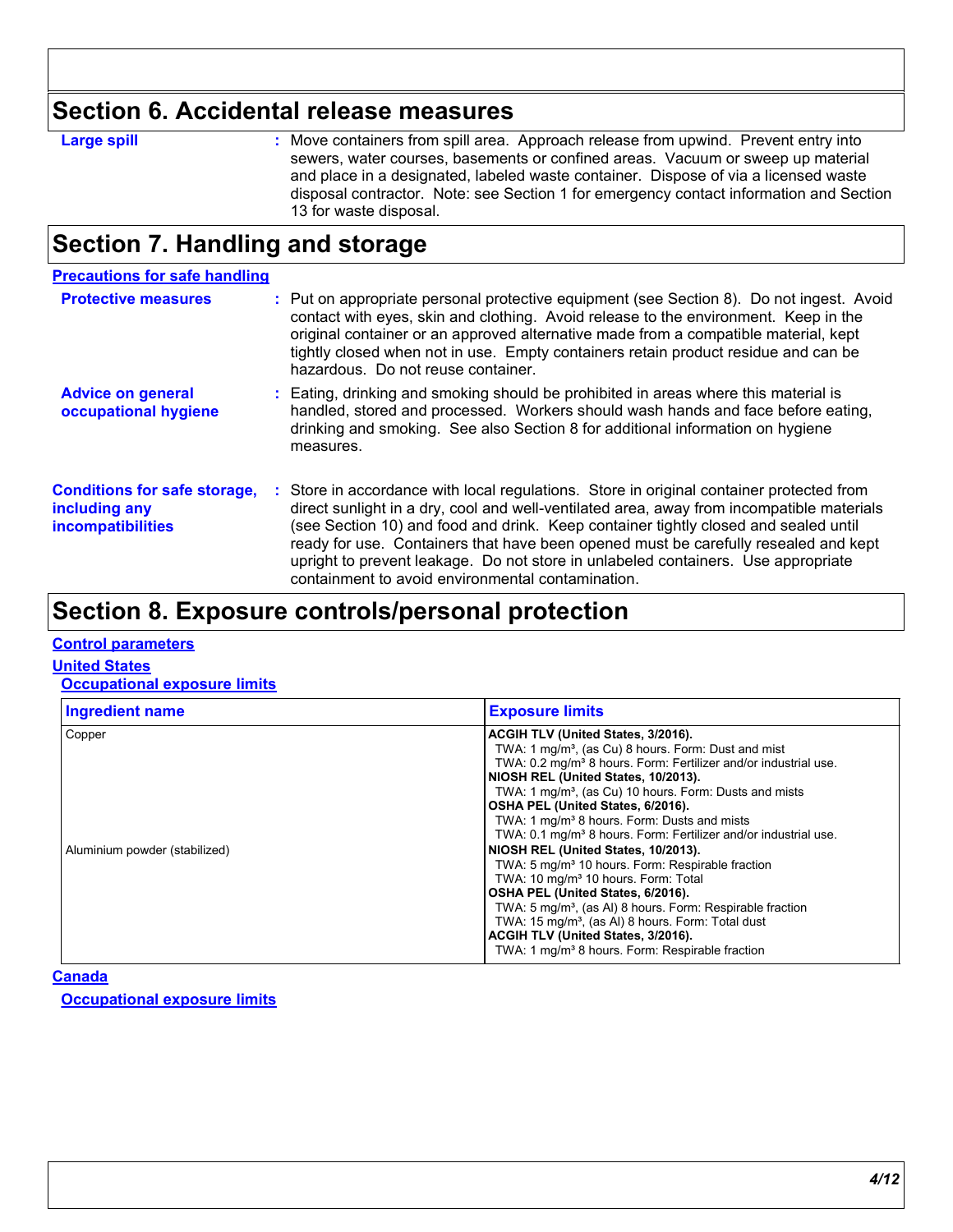# **Section 8. Exposure controls/personal protection**

| <b>Ingredient name</b>        | <b>Exposure limits</b>                                                                                                                                                                                                                                                                                                                                                                                                                                                                                                                                                                                                                                                                                                                                                                                                                                                                                                                                                                                                                                                                                                                                                   |
|-------------------------------|--------------------------------------------------------------------------------------------------------------------------------------------------------------------------------------------------------------------------------------------------------------------------------------------------------------------------------------------------------------------------------------------------------------------------------------------------------------------------------------------------------------------------------------------------------------------------------------------------------------------------------------------------------------------------------------------------------------------------------------------------------------------------------------------------------------------------------------------------------------------------------------------------------------------------------------------------------------------------------------------------------------------------------------------------------------------------------------------------------------------------------------------------------------------------|
| Copper                        | CA Alberta Provincial (Canada, 4/2009).<br>8 hrs OEL: 1 mg/m <sup>3</sup> , (as Cu) 8 hours. Form: Dusts and mists<br>8 hrs OEL: 0.2 mg/m <sup>3</sup> 8 hours. Form: Fertilizer and/or industrial use.<br>CA British Columbia Provincial (Canada, 5/2015).<br>TWA: 1 mg/m <sup>3</sup> , (as Cu) 8 hours. Form: Dusts and mists<br>TWA: 0.2 mg/m <sup>3</sup> , (as Cu) 8 hours. Form: Fertilizer and/or industrial use.<br>CA Quebec Provincial (Canada, 1/2014).<br>TWAEV: 0.2 mg/m <sup>3</sup> , (as Cu) 8 hours. Form: Fertilizer and/or industrial<br>use.<br>TWAEV: 1 mg/m <sup>3</sup> , (as Cu) 8 hours. Form: dusts & mists<br>CA Ontario Provincial (Canada, 7/2015).<br>TWA: 0.2 mg/m <sup>3</sup> 8 hours. Form: Fertilizer and/or industrial use.<br>TWA: 1 mg/m <sup>3</sup> 8 hours. Form: dust and mists<br>CA Saskatchewan Provincial (Canada, 7/2013).<br>STEL: 0.6 mg/m <sup>3</sup> , (measured as Cu) 15 minutes. Form: Fertilizer and/or<br>industrial use.<br>TWA: 0.2 mg/m <sup>3</sup> , (measured as Cu) 8 hours. Form: Fertilizer and/or<br>industrial use.<br>STEL: 3 mg/m <sup>3</sup> , (measured as Cu) 15 minutes. Form: dust and mist |
| Aluminium powder (stabilized) | TWA: 1 mg/m <sup>3</sup> , (measured as Cu) 8 hours. Form: dust and mist<br>CA Quebec Provincial (Canada, 1/2014).<br>TWAEV: 10 mg/m <sup>3</sup> , (as AI) 8 hours.<br>CA Alberta Provincial (Canada, 4/2009).<br>8 hrs OEL: 10 mg/m <sup>3</sup> 8 hours. Form: Metal dust<br>CA Saskatchewan Provincial (Canada, 7/2013).<br>STEL: 20 mg/m <sup>3</sup> , (measured as AI) 15 minutes. Form: Metal dust<br>TWA: 10 mg/m <sup>3</sup> , (measured as AI) 8 hours. Form: Metal dust<br>STEL: 4 mg/m <sup>3</sup> , (measured as AI) 15 minutes.<br>STEL: 10 mg/m <sup>3</sup> , (measured as AI) 15 minutes. Form: Pyro powder<br>TWA: 5 mg/m <sup>3</sup> , (measured as AI) 8 hours. Form: Pyro powder<br>TWA: 2 mg/m <sup>3</sup> , (measured as AI) 8 hours.<br>CA British Columbia Provincial (Canada, 5/2015).<br>TWA: 1 mg/m <sup>3</sup> 8 hours. Form: Respirable<br>CA Ontario Provincial (Canada, 7/2015).<br>TWA: 1 mg/m <sup>3</sup> 8 hours. Form: Respirable fraction                                                                                                                                                                                    |

| <b>Appropriate engineering</b><br><b>controls</b><br><b>Environmental exposure</b><br><b>controls</b> | : Good general ventilation should be sufficient to control worker exposure to airborne<br>contaminants.<br>: Emissions from ventilation or work process equipment should be checked to ensure<br>they comply with the requirements of environmental protection legislation.                                                                                                                       |
|-------------------------------------------------------------------------------------------------------|---------------------------------------------------------------------------------------------------------------------------------------------------------------------------------------------------------------------------------------------------------------------------------------------------------------------------------------------------------------------------------------------------|
| <b>Individual protection measures</b>                                                                 |                                                                                                                                                                                                                                                                                                                                                                                                   |
| <b>Hygiene measures</b>                                                                               | : Wash hands, forearms and face thoroughly after handling chemical products, before<br>eating, smoking and using the lavatory and at the end of the working period.<br>Appropriate techniques should be used to remove potentially contaminated clothing.<br>Wash contaminated clothing before reusing. Ensure that eyewash stations and safety<br>showers are close to the workstation location. |
| <b>Eye/face protection</b>                                                                            | : Safety eyewear complying with an approved standard should be used when a risk<br>assessment indicates this is necessary to avoid exposure to liquid splashes, mists,<br>gases or dusts.                                                                                                                                                                                                         |
| <b>Skin protection</b>                                                                                |                                                                                                                                                                                                                                                                                                                                                                                                   |
| <b>Hand protection</b>                                                                                | : Chemical-resistant, impervious gloves complying with an approved standard should be<br>worn at all times when handling chemical products if a risk assessment indicates this is<br>necessary.                                                                                                                                                                                                   |
| <b>Body protection</b>                                                                                | : Personal protective equipment for the body should be selected based on the task being<br>performed and the risks involved and should be approved by a specialist before<br>handling this product.                                                                                                                                                                                               |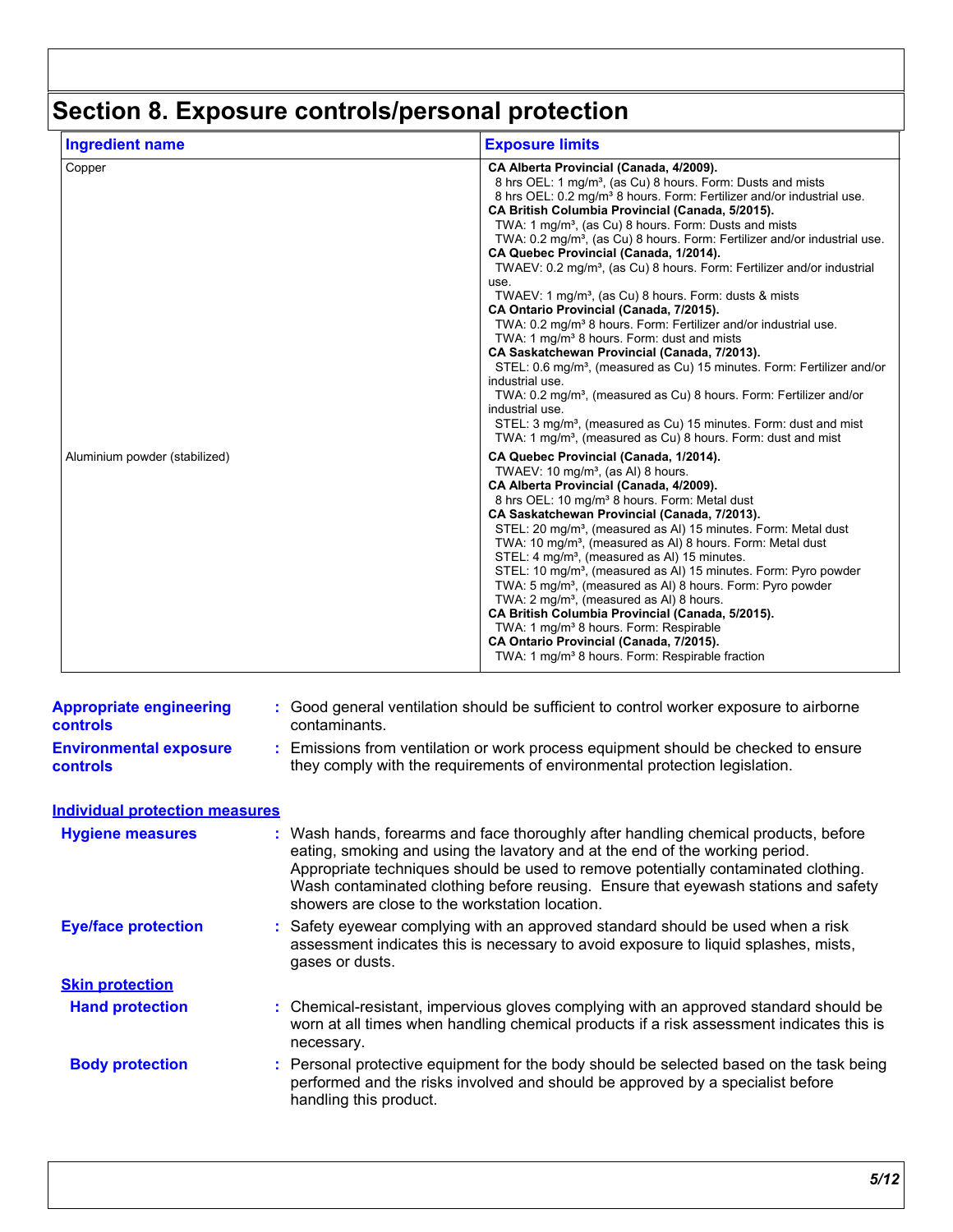# **Section 8. Exposure controls/personal protection**

| <b>Other skin protection</b>  | : Appropriate footwear and any additional skin protection measures should be selected<br>based on the task being performed and the risks involved and should be approved by a<br>specialist before handling this product.                                                           |
|-------------------------------|-------------------------------------------------------------------------------------------------------------------------------------------------------------------------------------------------------------------------------------------------------------------------------------|
| <b>Respiratory protection</b> | : Based on the hazard and potential for exposure, select a respirator that meets the<br>appropriate standard or certification. Respirators must be used according to a<br>respiratory protection program to ensure proper fitting, training, and other important<br>aspects of use. |

## **Section 9. Physical and chemical properties**

| <b>Appearance</b>                                 |                                           |
|---------------------------------------------------|-------------------------------------------|
| <b>Physical state</b>                             | : Paste.                                  |
| <b>Color</b>                                      | : Copper (Dark) or Dark Metallic Copper   |
| Odor                                              | $:$ Mild.                                 |
| <b>Odor threshold</b>                             | $\cdot$ Not available.                    |
| pH                                                | : Not available.                          |
| <b>Melting point</b>                              | : Not available.                          |
| <b>Boiling point</b>                              | : Not available.                          |
| <b>Flash point</b>                                | : Open cup: 232.22°C (450°F) [Cleveland.] |
| <b>Evaporation rate</b>                           | : Not available.                          |
| <b>Flammability (solid, gas)</b>                  | : Not available.                          |
| Lower and upper explosive<br>(flammable) limits   | : Not available.                          |
| <b>Vapor pressure</b>                             | : Not available.                          |
| <b>Vapor density</b>                              | : Not available.                          |
| <b>Relative density</b>                           | : $1.04$ g/ml                             |
| <b>Solubility</b>                                 | : Insoluble in water.                     |
| <b>Partition coefficient: n-</b><br>octanol/water | : Not available.                          |
| <b>Auto-ignition temperature</b>                  | $:$ Not available.                        |
| <b>Decomposition temperature</b>                  | : Not available.                          |
| <b>Viscosity</b>                                  | : Not available.                          |
| Flow time (ISO 2431)                              | : Not available.                          |

### **Section 10. Stability and reactivity**

| <b>Reactivity</b>                            | : No specific test data related to reactivity available for this product or its ingredients.              |
|----------------------------------------------|-----------------------------------------------------------------------------------------------------------|
| <b>Chemical stability</b>                    | : The product is stable.                                                                                  |
| <b>Possibility of hazardous</b><br>reactions | : Under normal conditions of storage and use, hazardous reactions will not occur.                         |
| <b>Conditions to avoid</b>                   | : Do not heat above flash point.                                                                          |
| <b>Incompatible materials</b>                | : Reactive or incompatible with the following materials: oxidizing materials.                             |
| <b>Hazardous decomposition</b><br>products   | : Under normal conditions of storage and use, hazardous decomposition products should<br>not be produced. |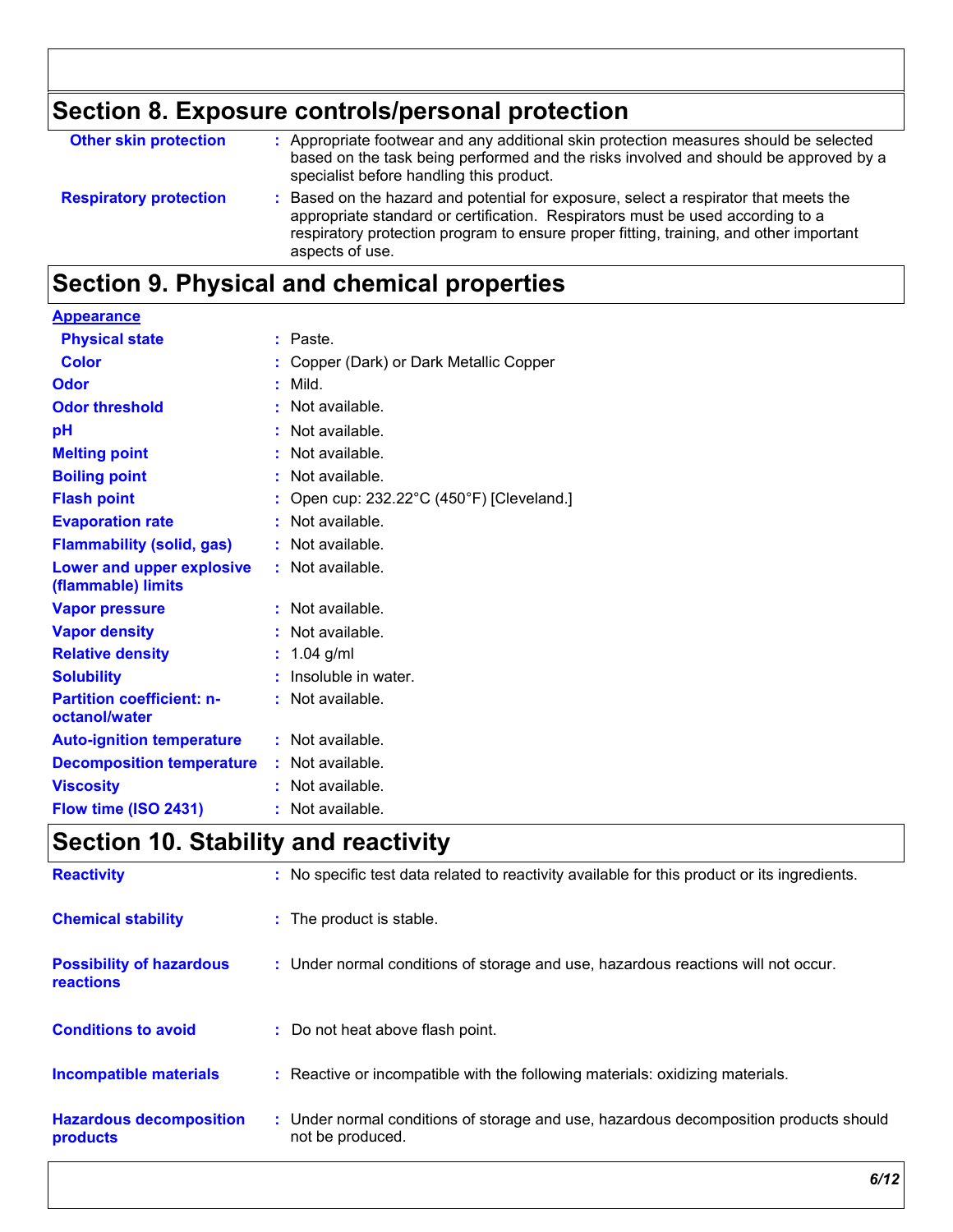# **Section 11. Toxicological information**

| <b>Information on toxicological effects</b>               |                                                                                          |
|-----------------------------------------------------------|------------------------------------------------------------------------------------------|
| <b>Acute toxicity</b>                                     |                                                                                          |
| There is no data available.                               |                                                                                          |
| <b>Irritation/Corrosion</b>                               |                                                                                          |
| There is no data available.                               |                                                                                          |
| <b>Sensitization</b>                                      |                                                                                          |
| There is no data available.                               |                                                                                          |
| <b>Mutagenicity</b>                                       |                                                                                          |
| There is no data available.                               |                                                                                          |
| <b>Carcinogenicity</b>                                    |                                                                                          |
| There is no data available.                               |                                                                                          |
| <b>Reproductive toxicity</b>                              |                                                                                          |
| There is no data available.                               |                                                                                          |
| <b>Teratogenicity</b>                                     |                                                                                          |
| There is no data available.                               |                                                                                          |
| <b>Specific target organ toxicity (single exposure)</b>   |                                                                                          |
| There is no data available.                               |                                                                                          |
| <b>Specific target organ toxicity (repeated exposure)</b> |                                                                                          |
| There is no data available.                               |                                                                                          |
| <b>Aspiration hazard</b>                                  |                                                                                          |
| There is no data available.                               |                                                                                          |
|                                                           |                                                                                          |
| <b>Information on the likely</b><br>routes of exposure    | : Dermal contact. Eye contact. Inhalation. Ingestion.                                    |
| <b>Potential acute health effects</b>                     |                                                                                          |
| <b>Eye contact</b>                                        | : No known significant effects or critical hazards.                                      |
| <b>Inhalation</b>                                         | : No known significant effects or critical hazards.                                      |
| <b>Skin contact</b>                                       | : No known significant effects or critical hazards.                                      |
| <b>Ingestion</b>                                          | : No known significant effects or critical hazards.                                      |
|                                                           |                                                                                          |
|                                                           | <u>Symptoms related to the physical, chemical and toxicological characteristics</u>      |
| <b>Eye contact</b>                                        | : No known significant effects or critical hazards.                                      |
| <b>Inhalation</b>                                         | : No known significant effects or critical hazards.                                      |
| <b>Skin contact</b>                                       | : No known significant effects or critical hazards.                                      |
| <b>Ingestion</b>                                          | : No known significant effects or critical hazards.                                      |
|                                                           |                                                                                          |
|                                                           | Delayed and immediate effects and also chronic effects from short and long term exposure |
| <b>Short term exposure</b>                                |                                                                                          |
| <b>Potential immediate</b><br>effects                     | : No known significant effects or critical hazards.                                      |
| <b>Potential delayed effects</b>                          | : No known significant effects or critical hazards.                                      |
| Long term exposure                                        |                                                                                          |
| <b>Potential immediate</b><br>effects                     | : No known significant effects or critical hazards.                                      |
| <b>Potential delayed effects</b>                          | : No known significant effects or critical hazards.                                      |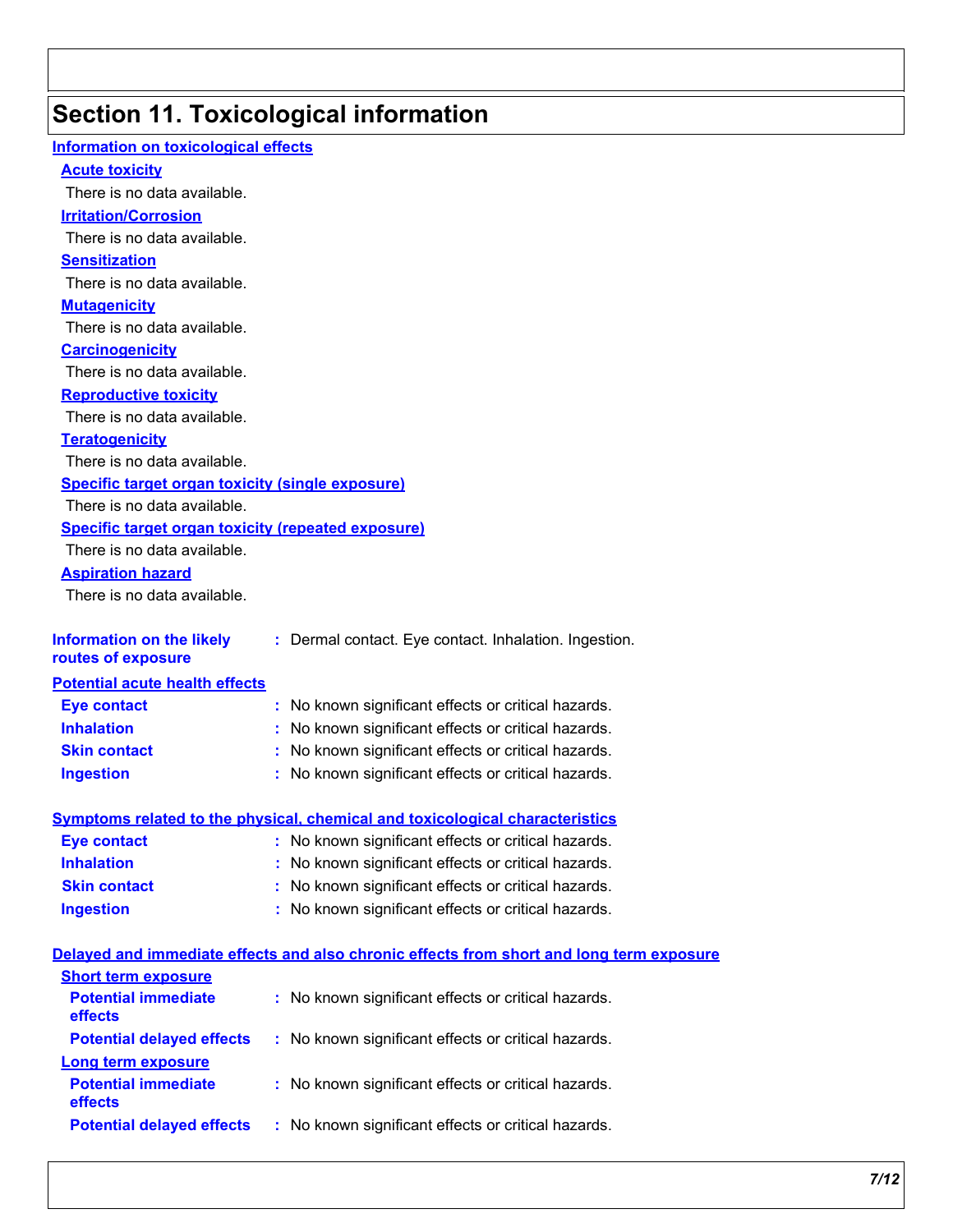## **Section 11. Toxicological information**

| <b>Potential chronic health effects</b>             |
|-----------------------------------------------------|
| : No known significant effects or critical hazards. |
| : No known significant effects or critical hazards. |
| : No known significant effects or critical hazards. |
| : No known significant effects or critical hazards. |
| : No known significant effects or critical hazards. |
| : No known significant effects or critical hazards. |
|                                                     |

#### **Numerical measures of toxicity**

| <b>Acute toxicity estimates</b> |                  |
|---------------------------------|------------------|
| <b>Route</b>                    | <b>ATE value</b> |
| Oral                            | 108965.5 mg/kg   |

### **Section 12. Ecological information**

#### **Toxicity**

| <b>Product/ingredient name</b> | <b>Result</b>                      | <b>Species</b>                                                              | <b>Exposure</b> |
|--------------------------------|------------------------------------|-----------------------------------------------------------------------------|-----------------|
| Copper                         | Acute EC50 1100 µg/L Fresh water   | Aquatic plants - Lemna minor                                                | 4 days          |
|                                | Acute EC50 2.1 µg/L Fresh water    | Daphnia - Daphnia Iongispina - Juvenile<br>(Fledgling, Hatchling, Weanling) | 48 hours        |
|                                | Acute IC50 13 µg/L Fresh water     | Algae - Pseudokirchneriella subcapitata -<br>Exponential growth phase       | 72 hours        |
|                                | Acute IC50 5.4 mg/L Marine water   | Aquatic plants - Plantae - Exponential<br>growth phase                      | 72 hours        |
|                                | Acute LC50 0.072 µg/L Marine water | Crustaceans - Amphipoda - Adult                                             | 48 hours        |
|                                | Acute LC50 7.56 µg/L Marine water  | Fish - Periophthalmus waltoni - Adult                                       | 96 hours        |
|                                | Chronic NOEC 2.5 µg/L Marine water | Algae - Nitzschia closterium - Exponential<br>growth phase                  | 72 hours        |
|                                | Chronic NOEC 7 mg/L Fresh water    | Aquatic plants - Ceratophyllum demersum                                     | 3 days          |
|                                | Chronic NOEC 0.02 mg/L Fresh water | Crustaceans - Cambarus bartonii - Mature                                    | 21 days         |
|                                | Chronic NOEC 2 µg/L Fresh water    | Daphnia - Daphnia magna                                                     | 21 days         |
|                                | Chronic NOEC 0.8 µg/L Fresh water  | Fish - Oreochromis niloticus - Juvenile<br>(Fledgling, Hatchling, Weanling) | 6 weeks         |
| Aluminium powder (stabilized)  | Acute LC50 38000 µg/L              | Daphnia - Daphnia magna                                                     | 48 hours        |
|                                | Chronic NOEC 9 mg/L Fresh water    | Aquatic plants - Ceratophyllum demersum                                     | 3 days          |

#### **Persistence and degradability**

There is no data available.

#### **Bioaccumulative potential**

There is no data available.

#### **Mobility in soil**

| <b>Soil/water partition</b><br><b>coefficient (Koc)</b> | : Not available.            |
|---------------------------------------------------------|-----------------------------|
| Other adverse effects                                   | . No known eignificant offe |

**Other adverse effects** : No known significant effects or critical hazards.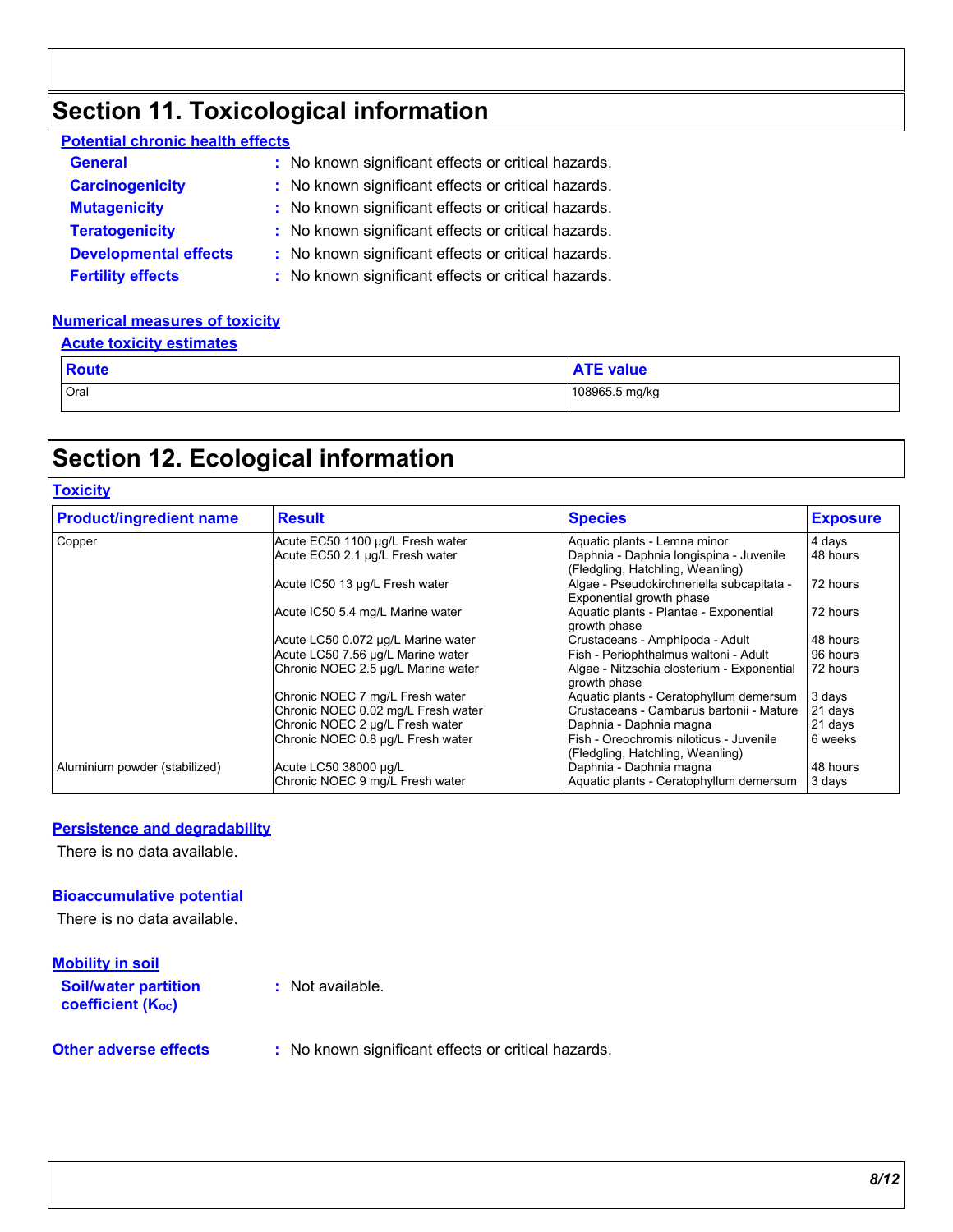### **Section 13. Disposal considerations**

**Disposal methods :**

The generation of waste should be avoided or minimized wherever possible. Disposal of this product, solutions and any by-products should comply with the requirements of environmental protection and waste disposal legislation and any regional local authority requirements. Dispose of surplus and non-recyclable products via a licensed waste disposal contractor. Waste should not be disposed of untreated to the sewer unless fully compliant with the requirements of all authorities with jurisdiction. Waste packaging should be recycled. Incineration or landfill should only be considered when recycling is not feasible. This material and its container must be disposed of in a safe way. Care should be taken when handling empty containers that have not been cleaned or rinsed out. Empty containers or liners may retain some product residues. Avoid dispersal of spilled material and runoff and contact with soil, waterways, drains and sewers.

### **Section 14. Transport information**

|                                        | <b>DOT Classification</b>                                                | <b>TDG Classification</b>                                                | <b>IMDG</b>                                                                                                   | <b>IATA</b>                                                                     |
|----------------------------------------|--------------------------------------------------------------------------|--------------------------------------------------------------------------|---------------------------------------------------------------------------------------------------------------|---------------------------------------------------------------------------------|
| <b>UN number</b>                       | <b>UN3077</b>                                                            | <b>UN3077</b>                                                            | <b>UN3077</b>                                                                                                 | <b>UN3077</b>                                                                   |
| <b>UN proper</b><br>shipping name      | ENVIRONMENTALLY<br><b>HAZARDOUS SUBSTANCE,</b><br>SOLID, N.O.S. (Copper) | <b>ENVIRONMENTALLY</b><br>HAZARDOUS SUBSTANCE,<br>SOLID, N.O.S. (Copper) | <b>ENVIRONMENTALLY</b><br><b>HAZARDOUS SUBSTANCE,</b><br>SOLID, N.O.S. (Copper).<br>Marine pollutant (Copper) | <b>ENVIRONMENTALLY</b><br><b>HAZARDOUS SUBSTANCE,</b><br>SOLID, N.O.S. (Copper) |
| <b>Transport</b><br>hazard class(es)   | 9<br>$\bigstar$                                                          | 9<br>$\bigstar$                                                          | 9<br>$\bigstar$                                                                                               | 9<br>$\bigstar$                                                                 |
| <b>Packing group</b>                   | $\mathbf{III}$                                                           | $\mathbf{III}$                                                           | $\mathbf{III}$                                                                                                | $\mathbf{III}$                                                                  |
| <b>Environmental</b><br><b>hazards</b> | Yes.                                                                     | Yes.                                                                     | Yes.                                                                                                          | Yes.                                                                            |

#### **AERG :** 171

| <b>Additional information</b> |                                                                                                                                                                                                                                                                                                                          |
|-------------------------------|--------------------------------------------------------------------------------------------------------------------------------------------------------------------------------------------------------------------------------------------------------------------------------------------------------------------------|
| <b>DOT Classification</b>     | : Non-bulk packages of this product are not regulated as hazardous materials unless<br>transported by inland waterway. This product is not regulated as a hazardous material<br>when transported in sizes of $\leq 5$ L or $\leq 5$ kg, provided the packagings meet the general<br>provisions of §§ 173.24 and 173.24a. |
| <b>TDG Classification</b>     | : Product classified as per the following sections of the Transportation of Dangerous<br>Goods Regulations: 2.43-2.45 (Class 9), 2.7 (Marine pollutant mark).                                                                                                                                                            |
|                               | Non-bulk packages of this product are not regulated as dangerous goods when<br>transported by road or rail.                                                                                                                                                                                                              |
| <b>IMDG</b>                   | : This product is not regulated as a dangerous good when transported in sizes of $\leq 5$ L or<br>$\leq$ 5 kg, provided the packagings meet the general provisions of 4.1.1.1, 4.1.1.2 and 4.1.1.<br>4 to 4.1.1.8.                                                                                                       |
| <b>IATA</b>                   | : This product is not regulated as a dangerous good when transported in sizes of $\leq 5$ L or<br>$\leq$ 5 kg, provided the packagings meet the general provisions of 5.0.2.4.1, 5.0.2.6.1.1 and<br>$5.0.2.8$ .                                                                                                          |
|                               | Special precautions for user : Transport within user's premises: always transport in closed containers that are<br>upright and secure. Ensure that persons transporting the product know what to do in<br>the event of an accident or spillage.                                                                          |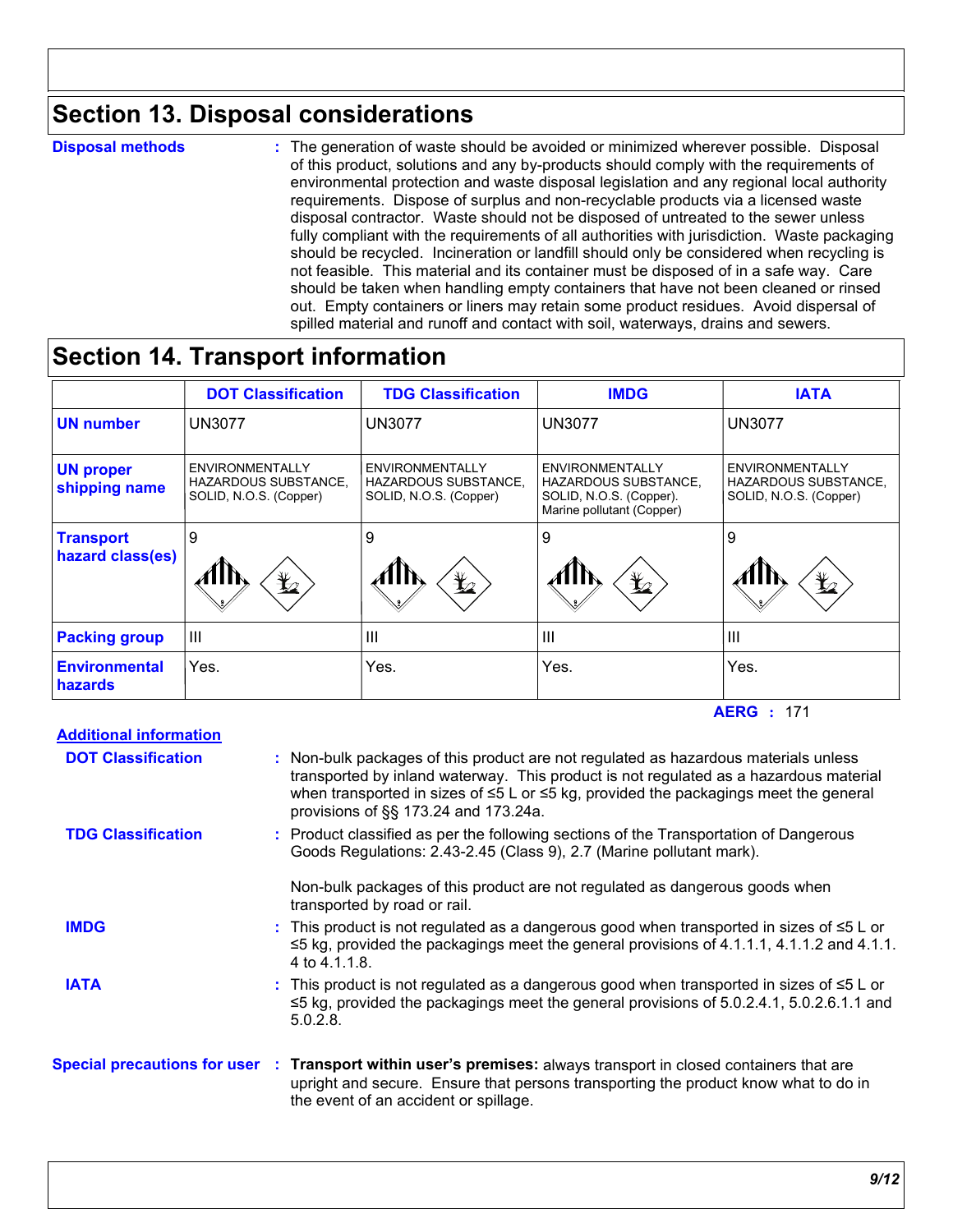## **Section 15. Regulatory information**

| <b>U.S. Federal regulations</b>                                                   | : TSCA 8(a) CDR Exempt/Partial exemption: Not determined                  |
|-----------------------------------------------------------------------------------|---------------------------------------------------------------------------|
|                                                                                   | United States inventory (TSCA 8b): All components are listed or exempted. |
|                                                                                   | <b>TSCA 12(b) one-time export:</b> None of the components are listed.     |
|                                                                                   | TSCA 12(b) annual export notification: None of the components are listed. |
|                                                                                   | Clean Water Act (CWA) 307: Copper                                         |
| <b>Clean Air Act Section 112</b><br>(b) Hazardous Air<br><b>Pollutants (HAPS)</b> | : Listed                                                                  |
| <b>Clean Air Act Section 602</b><br><b>Class I Substances</b>                     | : Not listed                                                              |
| <b>Clean Air Act Section 602</b><br><b>Class II Substances</b>                    | : Not listed                                                              |
| <b>DEA List I Chemicals</b><br>(Precursor Chemicals)                              | : Not listed                                                              |
| <b>DEA List II Chemicals</b><br><b>(Essential Chemicals)</b>                      | : Not listed                                                              |
| <b>SARA 302/304</b>                                                               |                                                                           |
| <b>Composition/information on ingredients</b>                                     |                                                                           |
| No products were found.                                                           |                                                                           |
| <b>SARA 304 RQ</b>                                                                | : Not applicable.                                                         |
| <b>SARA 311/312</b>                                                               |                                                                           |
| <b>Classification</b>                                                             | : Not applicable.                                                         |
| <b>Composition/information on ingredients</b>                                     |                                                                           |
|                                                                                   |                                                                           |

| <b>Name</b>                   | <u> Classification</u>                                                                                                                    |
|-------------------------------|-------------------------------------------------------------------------------------------------------------------------------------------|
| Aluminium powder (stabilized) | <b>FLAMMABLE SOLIDS - Category 1</b><br>SUBSTANCES AND MIXTURES, WHICH IN CONTACT WITH WATER, EMIT<br><b>FLAMMABLE GASES - Category 2</b> |

#### **SARA 313**

|                                           | <b>Product name</b>                     | <b>CAS number</b>      |
|-------------------------------------------|-----------------------------------------|------------------------|
| <b>Form R - Reporting</b><br>requirements | Copper<br>Aluminium powder (stabilized) | 7440-50-8<br>7429-90-5 |
| <b>Supplier notification</b>              | Copper<br>Aluminium powder (stabilized) | 7440-50-8<br>7429-90-5 |

SARA 313 notifications must not be detached from the SDS and any copying and redistribution of the SDS shall include copying and redistribution of the notice attached to copies of the SDS subsequently redistributed.

#### **State regulations**

| <b>Massachusetts</b>       | : The following components are listed: Graphite, natural; Copper; Aluminium                                                                                                                       |
|----------------------------|---------------------------------------------------------------------------------------------------------------------------------------------------------------------------------------------------|
| <b>New York</b>            | : The following components are listed: Copper                                                                                                                                                     |
| <b>New Jersey</b>          | : The following components are listed: Distillates (petroleum), hydrotreated heavy<br>paraffinic; Graphite, natural; Copper; Distillates (petroleum), hydrotreated heavy<br>naphthenic; Aluminium |
| Pennsylvania               | : The following components are listed: Natural Graphite; Copper; Aluminium powder<br>(stabilized)                                                                                                 |
| <b>California Prop. 65</b> |                                                                                                                                                                                                   |

No products were found.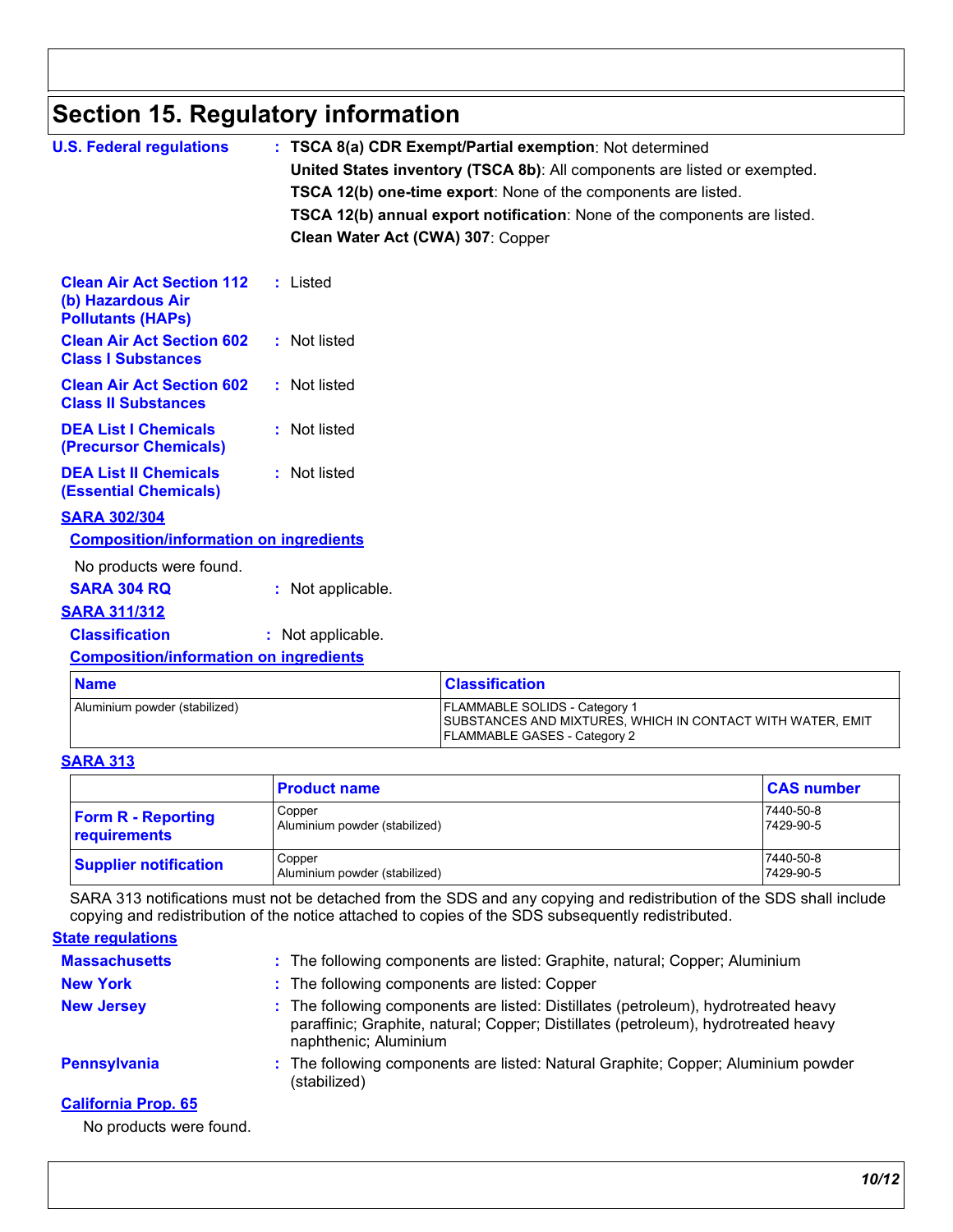### **Section 15. Regulatory information**

#### **Canada**

| <b>Canadian lists</b>                        |                                                                                           |
|----------------------------------------------|-------------------------------------------------------------------------------------------|
| <b>Canadian NPRI</b>                         | : The following components are listed: Copper; Aluminium powder (stabilized)              |
| <b>CEPA Toxic substances</b>                 | : None of the components are listed.                                                      |
| <b>Canada inventory (DSL</b><br><b>NDSL)</b> | : At least one component is not listed in DSL but all such components are listed in NDSL. |
| <b>Inventory list</b>                        |                                                                                           |
| <b>National inventory</b>                    |                                                                                           |
| <b>Australia</b>                             | : All components are listed or exempted.                                                  |
| <b>Canada</b>                                | : At least one component is not listed in DSL but all such components are listed in NDSL. |
| <b>New Zealand</b>                           | : All components are listed or exempted.                                                  |
|                                              |                                                                                           |

**Petroleum components contained in this product meet the IP 346 criteria of less than 3 percent DMSO-extractable components.**

### **Section 16. Other information**

**Hazardous Material Information System (U.S.A.)**



**Caution: HMIS® ratings are based on a 0-4 rating scale, with 0 representing minimal hazards or risks, and 4 representing significant hazards or risks. Although HMIS® ratings and the associated label are not required on SDSs or products leaving a facility under 29 CFR 1910.1200, the preparer may choose to provide them. HMIS® ratings are to be used with a fully implemented HMIS® program. HMIS® is a registered trademark and service mark of the American Coatings Association, Inc.**

**The customer is responsible for determining the PPE code for this material. For more information on HMIS® Personal Protective Equipment (PPE) codes, consult the HMIS® Implementation Manual.**

#### **National Fire Protection Association (U.S.A.)**



**Reprinted with permission from NFPA 704-2001, Identification of the Hazards of Materials for Emergency Response Copyright ©1997, National Fire Protection Association, Quincy, MA 02269. This reprinted material is not the complete and official position of the National Fire Protection Association, on the referenced subject which is represented only by the standard in its entirety.**

**Copyright ©2001, National Fire Protection Association, Quincy, MA 02269. This warning system is intended to be interpreted and applied only by properly trained individuals to identify fire, health and reactivity hazards of chemicals. The user is referred to certain limited number of chemicals with recommended classifications in NFPA 49 and NFPA 325, which would be used as a guideline only. Whether the chemicals are classified by NFPA or not, anyone using the 704 systems to classify chemicals does so at their own risk.**

#### **Procedure used to derive the classification**

| <b>Classification</b>                   | <b>Justification</b>       |
|-----------------------------------------|----------------------------|
| AQUATIC HAZARD (ACUTE) - Category 1     | <b>ICalculation method</b> |
| AQUATIC HAZARD (LONG-TERM) - Category 1 | <b>Calculation method</b>  |

#### **History**